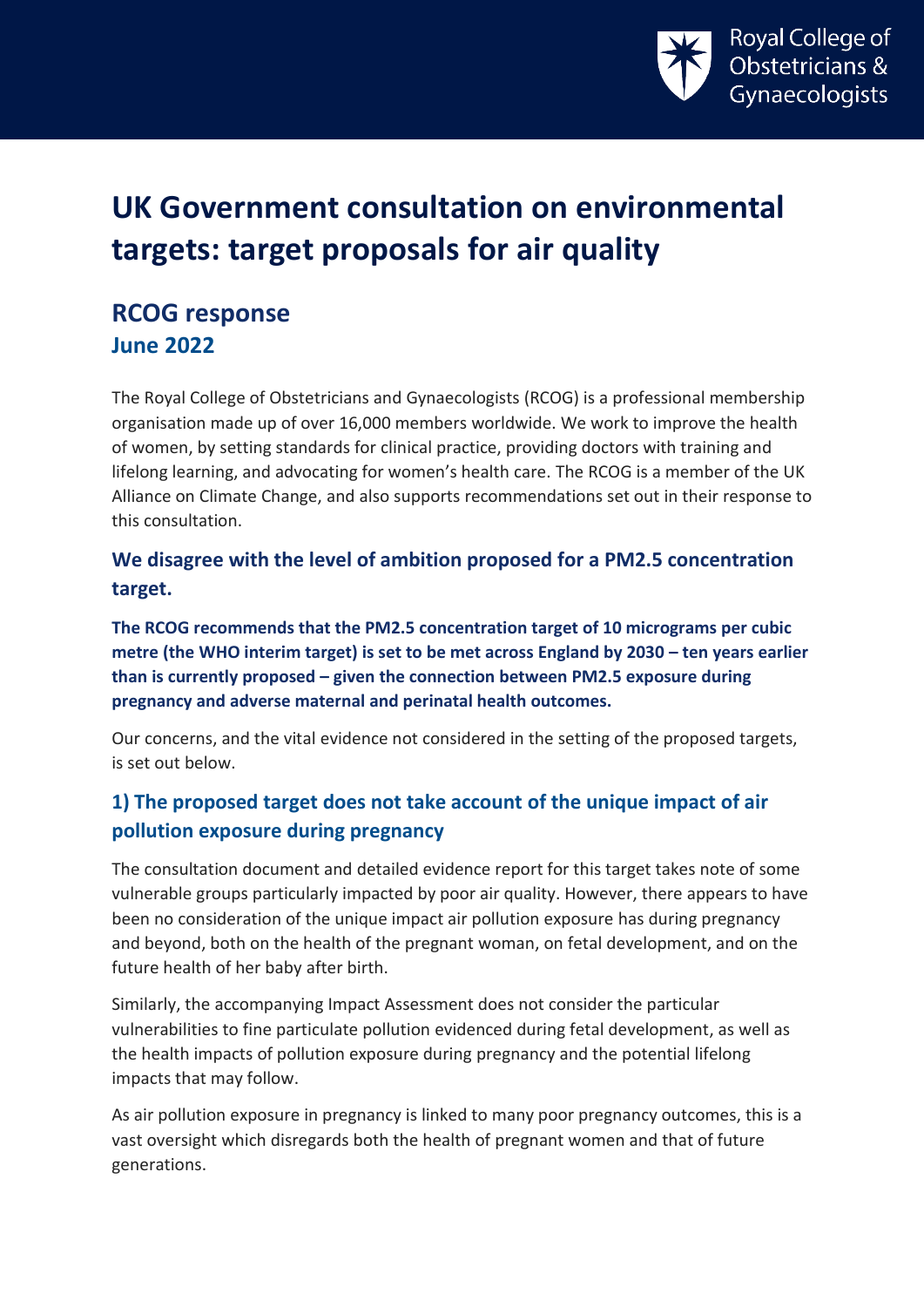<span id="page-1-0"></span>

#### **2) Exposure to PM2.5 during pregnancy – what evidence should have been considered?**

There is consistent evidence that exposure to particulate matter during pregnancy increases the risk of poor pregnancy outcomes including stillbirth, low birth weight and preterm birth[.](#page-1-0)<sup>i</sup>

It has long been accepted that in utero exposures to harmful toxins influence fetal programming and leads to disease in adult life. Fetal development is a critical window of exposure to environmental pollutants – which can have long-term impacts on future health  $-$  due to the rapid cell division which takes place during this period.<sup>i</sup> Air pollution particles have been shown to reach the fetal side of the placenta,<sup>ii</sup> the critical organ that regulates the fetal environment.<sup>iii</sup>

Prenatal air pollution exposure has been shown to adversely alter the expression of fetal genes in a process called epigenetics, effectively preventing the fetal genes from functioning properly. Moreover, air pollutants including PM2.5 generate molecules called reactive oxygen species which damage the rapidly replicating fetal DNA, proteins and lipids, and activate inflammatory cells.<sup>iv</sup> This is known as oxidative stress, and leads to cell and tissue damage. This then results in a susceptibility to a range of chronic conditions in child and adult life.

In the UK, research has identified links between prenatal, early-life and childhood exposure to road traffic particulate matter and later "small but significant" reductions in lung function during childhood.<sup>v</sup> Evidence also suggests that the risk of fetal growth restriction increases as maternal exposure to particulate matter increases.<sup>vi</sup> Road traffic air pollution in London (with its high urban and traffic density) has been suggested to adversely affect fetal growth.vii

Globally, numerous studies, including systematic reviews with meta-analysis, have demonstrated a link between pre-pregnancy and prenatal exposure to air pollutants, and lower fertility and live birth rates, as well as adverse pregnancy outcomes including higher rates of miscarriage, stillbirth, preterm birth and low birthweight.<sup>viii</sup> A recent meta-analysis has reported a link between prenatal exposure to PM2.5 and autistic spectrum disorder in children.ix

The *Lancet Miscarriage Matters* series concluded that exposure to air pollution increases miscarriage risk and that therefore air pollution constitutes a "modifiable risk factor" for miscarriage. x

Pregnant women are especially vulnerable to PM2.5 exposure because the physiological changes of pregnancy entail a 40 percent increase in both the volume of air (containing the PM2.5) breathed in and out and her circulating blood volume. In addition, the well understood adverse cardiovascular risks of air pollution also extend into maternal health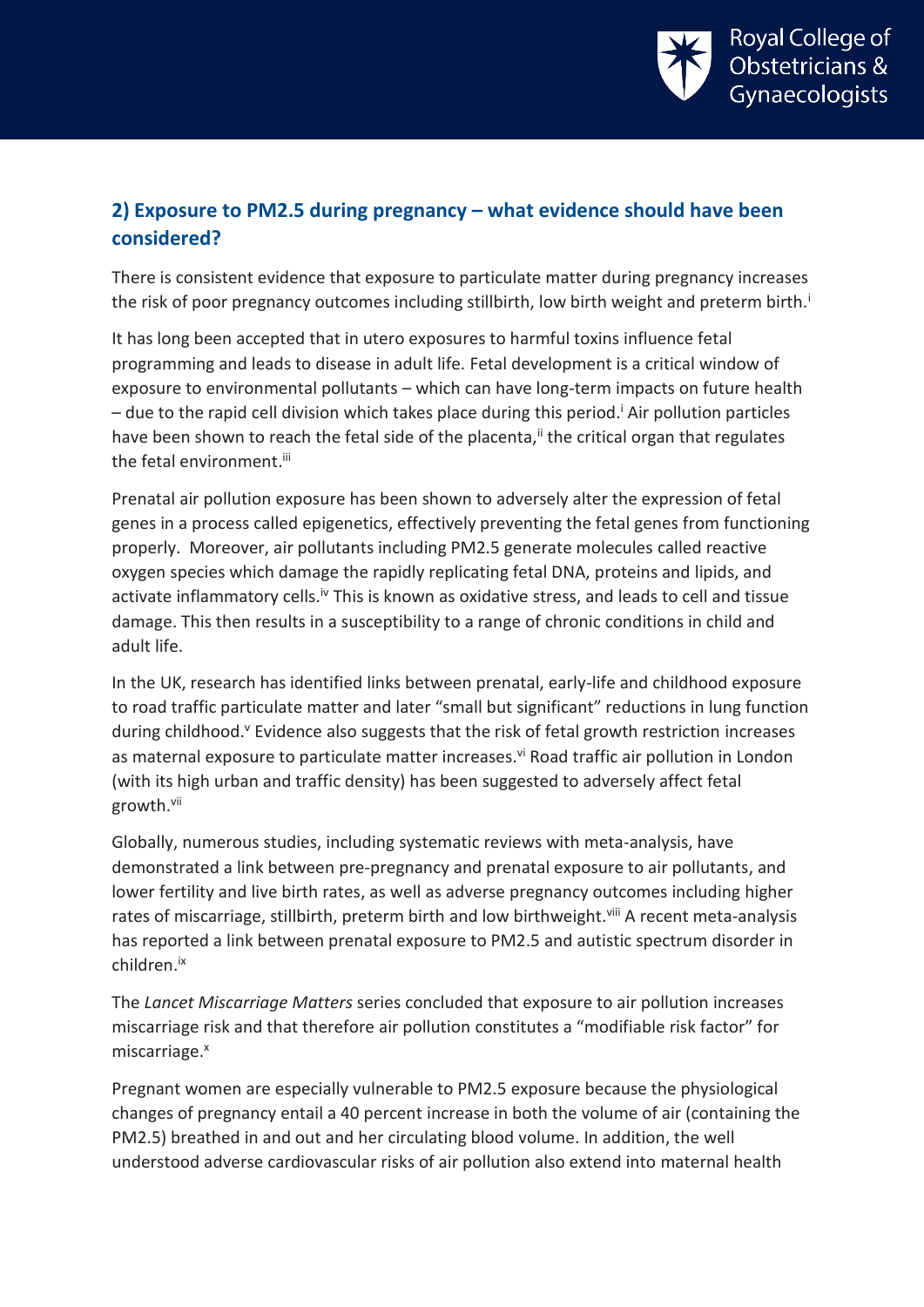

outcomes. For example, exposure to air pollutants including particulate matter, ozone and nitrogen dioxide have been linked to an increased risk of pre-eclampsia, a serious cardiovascular condition of pregnancy that needs immediate treatment.xi

There is limited evidence-based, effective advice healthcare professionals can give to help pregnant women protect themselves and their baby from air pollution, including PM2.5. Unless more ambitious action is taken at a national level, air pollution will remain an unavoidable reality for pregnant women and those working in maternity care.

### **3) Air pollution is a health equity issue and a modifiable determinant of health**

The consultation documents recognise that people living in areas of higher deprivation often have higher exposure to PM2.5, and that those living in city centres, and near busy roads are most exposed to dangerous levels of air pollution. Research shows that low socioeconomic and ethnic minority groups are much more likely to live in heavily polluted urban areas and so suffer the highest adverse health outcomes described above.<sup>xii</sup>

The UK Government's Department of Health and Social Care (DHSC) has stated ambitions to address ethnic and socioeconomic disparities in maternity care and halve rates of stillbirths, neonatal and maternal deaths by 2025.<sup>xiii</sup> In light of the impacts of PM2.5 on maternal and perinatal health, and the known disparities in exposure, making a commitment to meet the interim WHO target for PM2.5 by 2030 is one key opportunity DEFRA and DHSC to work together to reduce the persistent racial, ethnic and socioeconomic inequalities found in maternal and perinatal health in the UK.

The need for the cross-departmental working within the UK Government in order to improve women's health is set out in the DHSC's Vision for the Women's Health Strategy for England, which references an ambition to ensure that disparities between groups of women are considered as part of the wider levelling-up agenda, including through working with other government departments.<sup>xiv</sup>

#### **4) RCOG recommendations**

The RCOG recommends that the PM2.5 concentration target of 10 micrograms per cubic metre is set to be met across England by 2030 – ten years earlier than proposed – given the connection between PM2.5 exposure during pregnancy and adverse maternal and perinatal health outcomes. 2040 is 18 years away, meaning that under the proposed target another generation of children are set to grow up breathing harmful levels of PM2.5.

The impact of PM2.5 on maternal and perinatal health outcomes must be explicitly referenced when justifying the final target set.

The Clean Air Fund and Imperial College London 'Pathway to Healthy Air in the UK' report clearly demonstrates that a PM2.5 target of 10 micrograms per cubic metre can be met by 2030 if current and proposed policies are fully implemented.<sup>xv</sup> The same research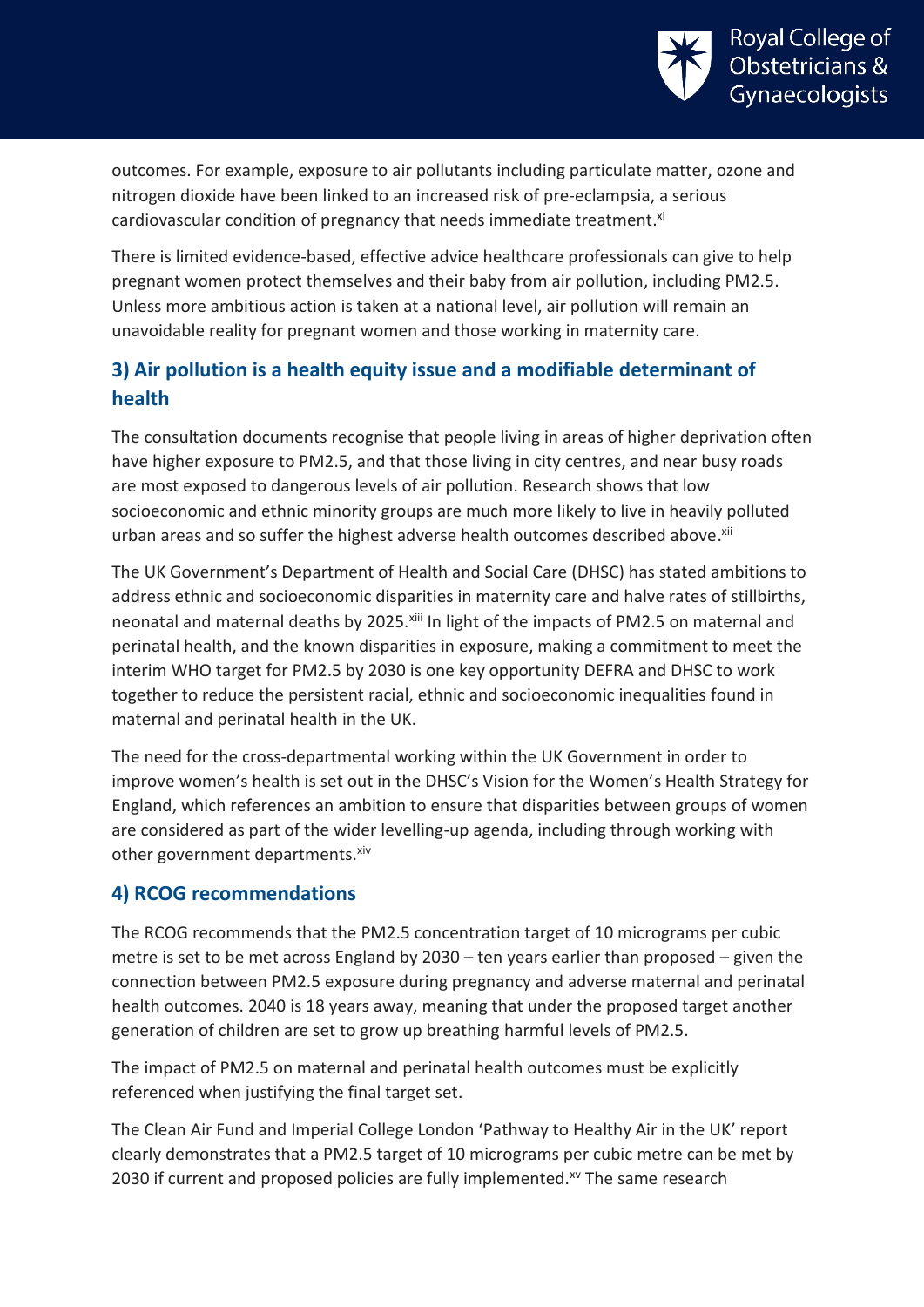

highlighted clear economic and health co-benefits of meeting this target by 2030 compared to no change from UK levels in 2018, including around 20 fewer infant deaths per year, and children across the UK suffering an average of 388,000 fewer days of asthma symptoms per year.

We are disappointed that this consultation on environmental targets does not include targets for reducing the amount of other components of air pollution which have adverse impacts on maternal and perinatal outcomes, including ozone, nitrogen dioxide and sulphur dioxide. We would also like to see urgent consideration given to setting stronger targets informed by the updated WHO guidelines published in September 2021.

#### *We disagree with the level of ambition proposed for a population exposure reduction target.*

## **The particular impact of air pollution on health in pregnancy and childhood, as discussed above, must be considered when setting final population exposure reduction targets.**

In 2019, more than 250,000 children in the UK were born in areas where levels of PM2.5 exceeded the interim WHO target, and 71 maternity units, where an estimated 183,979 babies are born each year (29 percent of all newborns) are located in areas which exceed the interim WHO target.<sup>xvi</sup> This suggests that much more ambitious action, and a specific consideration given to reducing exposure in maternity care settings, is required.

1

vi Chen, Y et al., [Trimester effects of source-specific PM10 on birth weight outcomes in the Avon Longitudinal](https://ehjournal.biomedcentral.com/articles/10.1186/s12940-020-00684-w)  [Study of Parents and Children \(ALSPAC\)](https://ehjournal.biomedcentral.com/articles/10.1186/s12940-020-00684-w) *Environ Health* (2021)

<sup>i</sup> RCOG[, Outdoor air pollution and pregnancy in the UK](https://www.rcog.org.uk/media/euxn0kya/outdoor-air-pollution-and-pregnancy-rcog-position-statement.pdf) (2021)

ii Bové H. et al., [Ambient black carbon particles reach the fetal side of human placenta](https://doi.org/10.1038/s41467-019-11654-3) *Nature* (2019)

iii Ghazi T. et al., Prenatal Air Pollution Exposure and Placental DNA Methylation Changes: Implications on Fetal [Development and Future Disease Susceptibility](https://doi.org/10.3390/cells10113025) *Cells* (2021)

iv Janssen BG. Et al.[, Cohort Profile: The ENVIRonmental influence ON early AGEing \(ENVIRONAGE\): a birth](https://doi.org/10.1093/ije/dyw269)  [cohort study](https://doi.org/10.1093/ije/dyw269) *International Journal of Epidemiology* (2017)

<sup>v</sup> Hansell, A. et al., [Prenatal, early-life and childhood exposure to air pollution and lung function in the UK Avon](https://erj.ersjournals.com/content/54/suppl_63/OA482)  [Longitudinal Study of Parents and Children \(ALSPAC\) cohort](https://erj.ersjournals.com/content/54/suppl_63/OA482) *European Respiratory Journal* (2019)

vii Smith, R. B et al., [Impact of London's road traffic air and noise pollution on birth weight: retrospective](https://www.bmj.com/content/359/bmj.j5299)  [population based cohort study](https://www.bmj.com/content/359/bmj.j5299) *BMJ* (2017)

viii [Climate change, women's health, and the role of obstetricians and gynecologists in leadership](https://doi.org/10.1002/ijgo.13958); RCOG, [Outdoor air pollution and pregnancy in the UK](https://www.rcog.org.uk/media/euxn0kya/outdoor-air-pollution-and-pregnancy-rcog-position-statement.pdf) (2021)

ix Chun H et al. [Maternal exposure to air pollution and risk of autism in children: A systematic review and meta](https://pubmed.ncbi.nlm.nih.gov/31733973/)[analysis](https://pubmed.ncbi.nlm.nih.gov/31733973/) *Environ Pollut* (2019)

<sup>x</sup> Quenby, S et al.[, Miscarriage matters: the epidemiological, physical, psychological, and economic costs of](https://doi.org/10.1016/S0140-6736(21)00682-6)  [early pregnancy loss](https://doi.org/10.1016/S0140-6736(21)00682-6) *Lancet* (2021)

xi Pedersen M. et al., [Ambient air pollution and pregnancy-induced hypertensive disorders: a systematic review](https://pubmed.ncbi.nlm.nih.gov/24935943/)  [and meta-analysis](https://pubmed.ncbi.nlm.nih.gov/24935943/) *Hypertension* (2014); Tommy's, [Pre-eclampsia](https://www.tommys.org/pregnancy-information/pregnancy-complications/pre-eclampsia-information-and-support) (2021)

xii Gray, S.C., Edwards, S.E., Schultz, B.D. et al. [Assessing the impact of race, social factors and air pollution on](https://ehjournal.biomedcentral.com/articles/10.1186/1476-069X-13-4#citeas)  [birth outcomes: a population-based study.](https://ehjournal.biomedcentral.com/articles/10.1186/1476-069X-13-4#citeas) *Environ Health* (2014); UK Health Alliance on Climate Change, [Moving beyond the air quality crisis](http://www.ukhealthalliance.org/wp-content/uploads/2018/10/Moving-beyond-the-Air-Quality-Crisis-4WEB-29_10-2018-final-1.pdf) (2018)